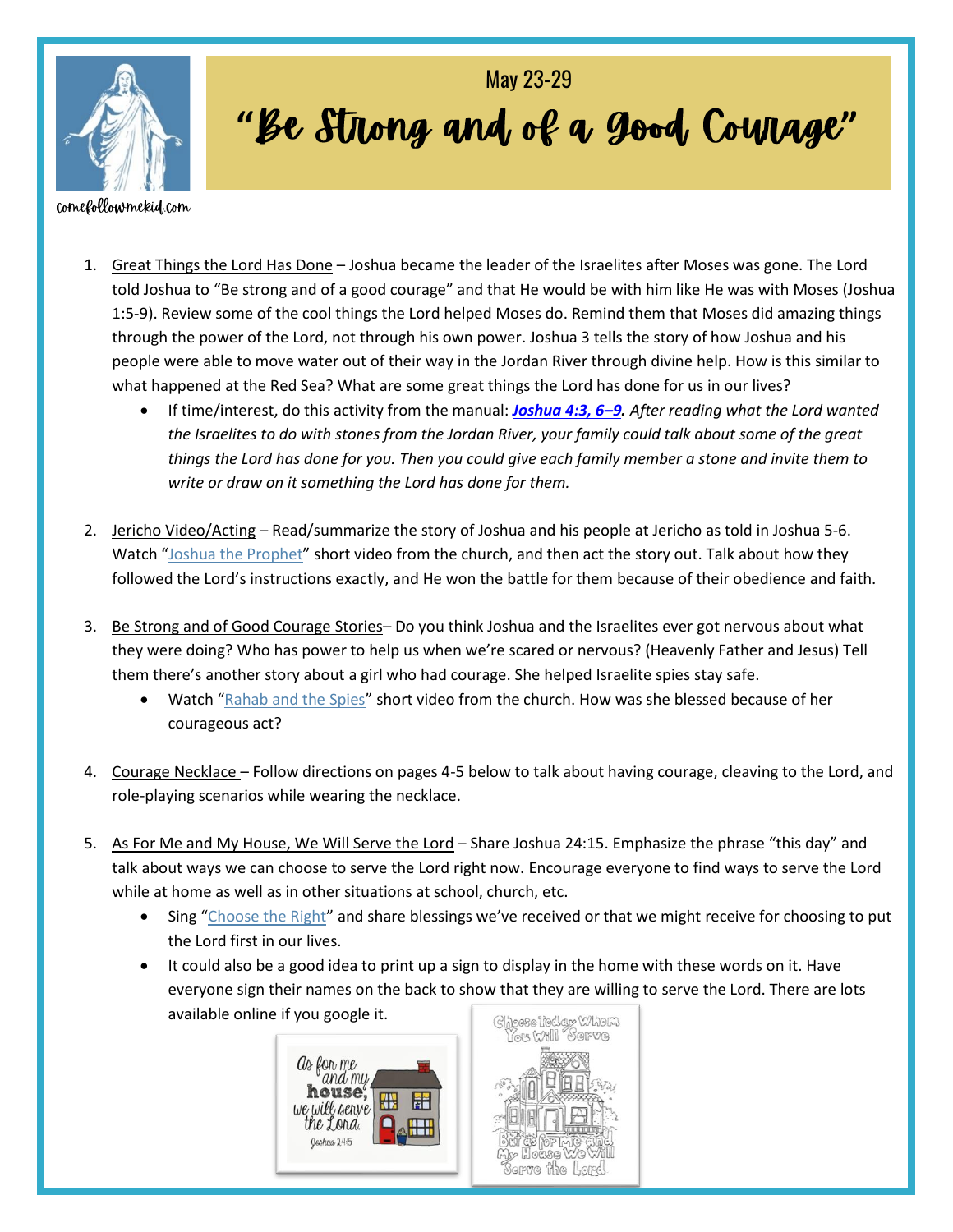- 6. Scripture Draw Do the scripture draw on page 3 below.
- 7. Jericho Treat [This website](http://3cherrycokes.blogspot.com/2011/06/joshua-and-battle-of-jericho-vbs-snack.html) has a great idea for a treat to make while retelling the story about the Battle of Jericho. I love the idea of having the red licorice piece as well to help include the story of Rahab in the retelling of what happened. Click on pictures below for more ways this can be done.







## Additional Ideas.

More Great Free Ideas at [www.theredcrystal.org](http://www.theredcrystal.org/) [Old Testament Cartoon Videos from the Church Website](https://www.churchofjesuschrist.org/study/manual/old-testament-stories-2022?lang=eng) [Joshua 24:15 Craft](https://www.thinkingkidsblog.org/as-me-my-house-we-will-serve-lord/)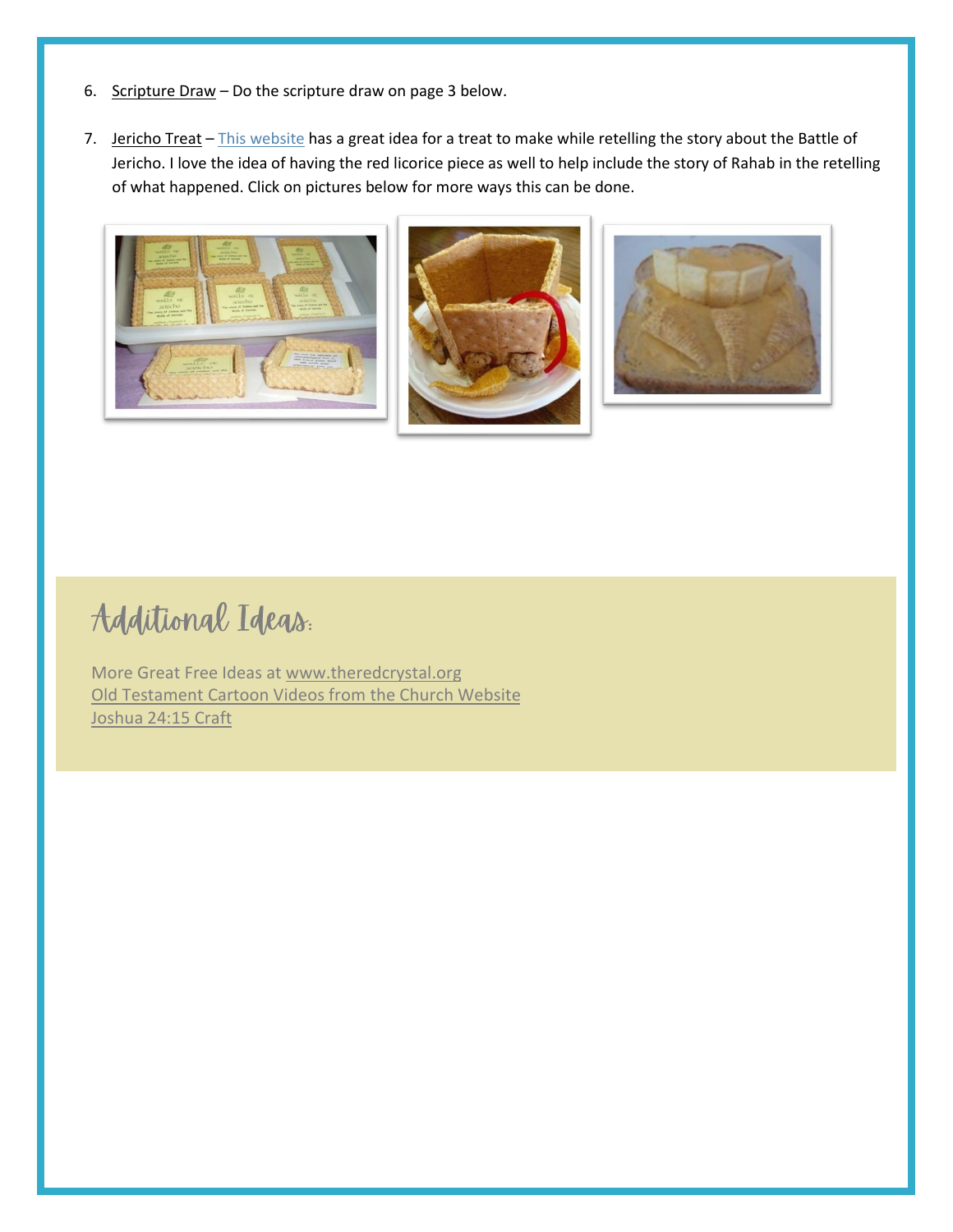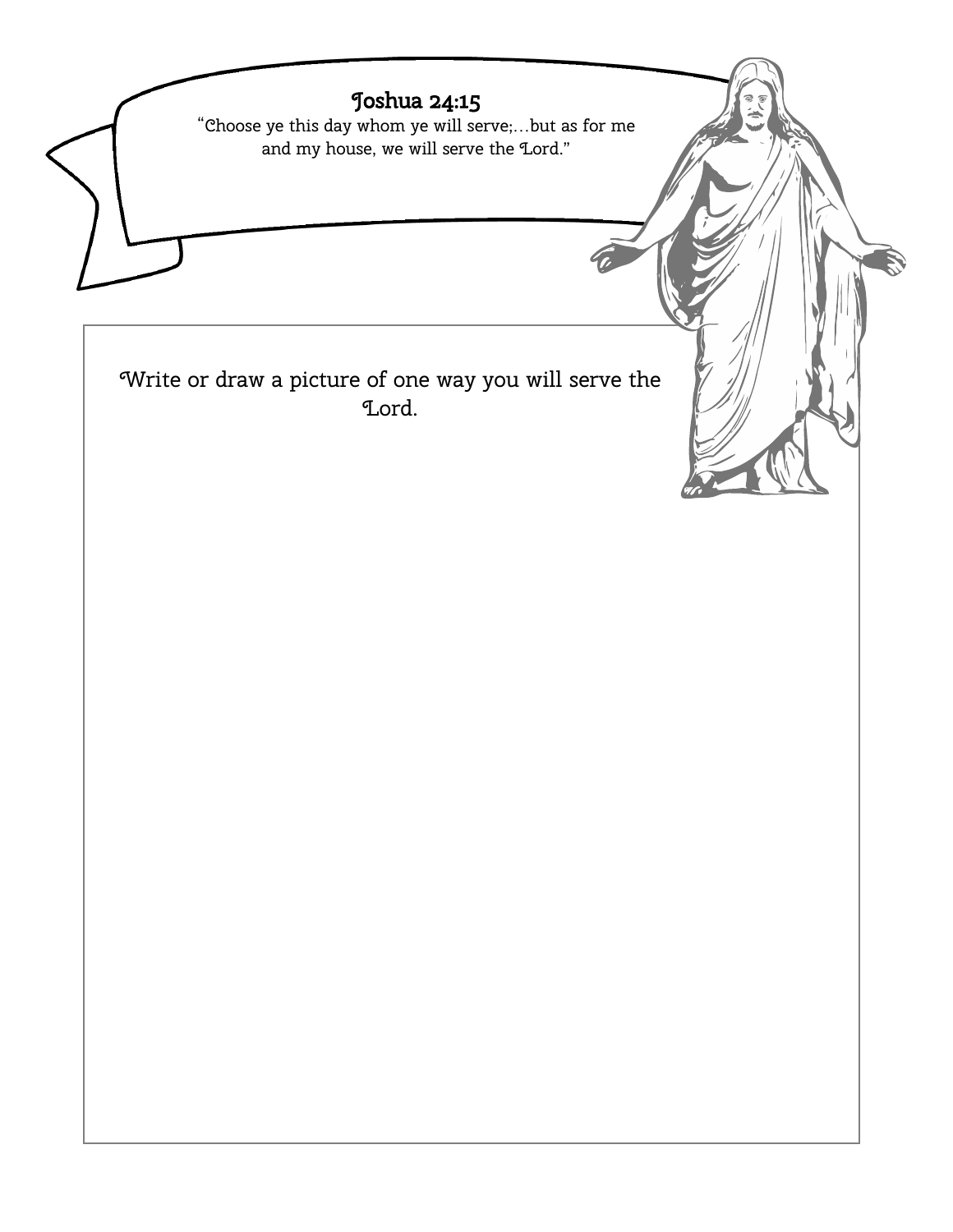Courage Necklace: After sharing stories of how Joshua and Rahab were "strong and of a good courage," talk about ways we can also "be strong and of a good courage." Have each person string a courage necklace piece onto yarn or ribbon to make a necklace. Then explain how Joshua told his people to "cleave to the Lord" (Joshua 23:8), and explained that the Lord will fight for them when they follow His teachings (Joshua 23). Let them add "Cleave to the Lord" pieces for each thing they can think of doing that would help them "cleave to the Lord" (reading scriptures, praying, going to church, listening to prophets, etc.). It could be good to discuss how Joshua 1:8 tells us to meditate on the scriptures day and night. Remind them that when we cleave to the Lord (when we stick to Him and keep Him close to our minds and hearts), He can give us strength to do more than we could on our own.

Role-Play: Once the necklace is complete, have them act out ways they could be strong and show courage in different situations. Role-play responses to different scenarios, such as:

- Friends trying to get you to do something you know you shouldn't
- Being brave enough to help someone in need, even though you're shy or might not think you can help them
- Standing up for something you know is true, even when others are denying it or making fun of it